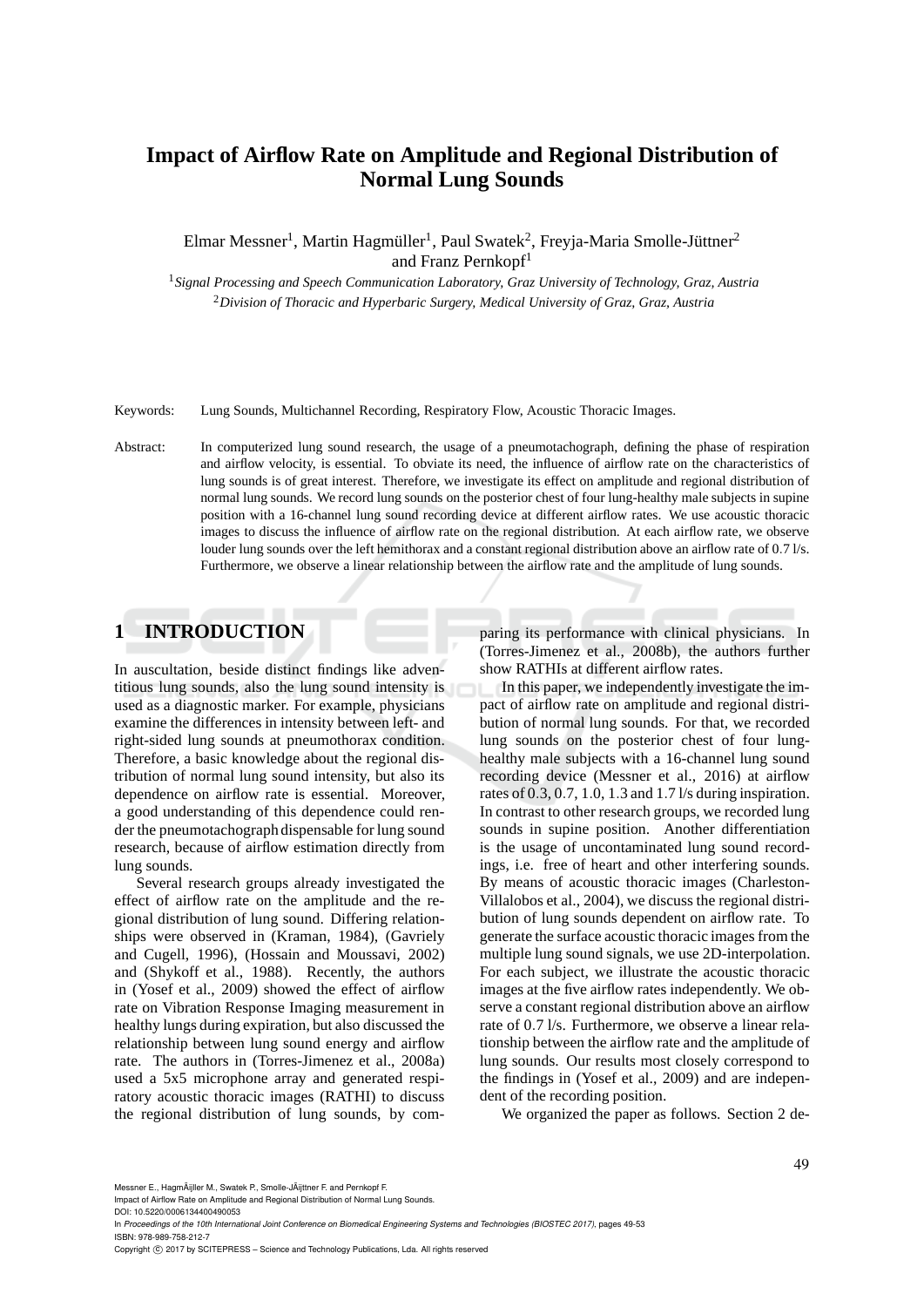scribes the data acquisition, the subjects, the recording material, the signal pre-processing and the generation of the acoustic thoracic images. Section 3 presents our observations for the regional distribution and the lung sound amplitude for different airflow rates. In Section 4, we discuss the results and Section 5 concludes the paper.

# **2 MATERIALS AND METHODS**

### **2.1 Data Acquisition**

We recorded the lung sounds with a multichannel recording device, which enables the simultaneous recording of airflow (Messner et al., 2016). The device is equipped with a multichannel lung sound recording front-end and a pneumotachograph.

The recording front-end is a foam pad covered with artificial leather, a similar construction as the Stethographics STG 16 (Murphy, 2007). On the surface of the pad, we arranged 16 lung sound transducers (LSTs) with a fixed pattern. The pattern is comparable with the one proposed in (Sen and Kahya, 2006). Based on the approach with air-coupled electret-



Figure 1: Multichannel recording front-end of the lung sound recording device (Messner et al., 2016). 16 lung sound transducers are distributed on the foam pad. The center line represents the spine.

condenser microphones (Pasterkamp et al., 1993), we modified Littmann Classic II chest pieces for the LST design. By placing the foam pad under the back of the subject, we perform the recording of the lung sounds in supine position on an examination table.

We use standard audio recording equipment for the analogue pre-filtering, pre-amplification, and digitization of the LST signals. The sampling frequency is  $f_s = 16$  kHz and the resolution is 24 bit. Before the analog-to-digital conversion of the LST signals, we apply a Bessel high-pass filter with a cut-off frequency of  $f_c = 80$  Hz and a slope of 24 dB/oct.

We measure the airflow with a pneumotachograph Schiller SP 260. The airflow signal is sampled with a frequency  $f_s = 400$  Hz.

We calibrate the recording device with a Brüel  $\&$ Kjær sound calibrator Type 4231, a sound source with a sinusoidal waveform at a frequency of  $f = 1$  kHz and with a sound pressure level of 94 dB. We adjusted the microphone preamplifiers of the LSTs to reach the same signal level for the sound calibrator.

#### **2.2 Subjects and Material**

At airflow rates of 0.3, 0.7, 1.0, 1.3 and 1.7 l/s, we recorded lung sounds over the posterior chest of four lung-healthy subjects. The subjects held the pneumotachograph with both hands and wore a nose clip. The subjects breathe steadily during inspiration at the given airflow rates and with natural breathing during expiration. The recording setup provided a realtime feedback for the airflow rate. The subjects were placed on the pad with a defined distance  $d \approx 7$  cm between the 7th cervical vertebra (C7) and the center line of the topmost row of sensors. The recording material of one subject consists of 16-channel lung sound recordings at five different airflow rates, with 4-8 breathing cycles within 30 seconds, respectively. The subjects were four male volunteers, with no diagnosed lung diseases and with the following metadata: age (27, 27, 26, 27 years), weight (78, 75, 75, 75 kg) and height (1.8, 1.78, 1.89, 1.72 m).

The used multichannel recording front-end is robust against ambient noise. However, in lung sound recordings, interfering signals are caused by the heart, bowels and body movement. These can distort the signal energy values from lung sound signals. To ensure uncontaminated lung sound recordings, we manually labeled the sections containing heart, bowel and other interfering sounds.

### **2.3 Signal Pre-processing**

We applied a bandpass filter, with a lower cut-off frequency  $f_L = 150$  Hz and an upper cut-off frequency  $f_H = 250$  Hz, to the 16 lung sound signals. To calculate the energy, we used a sliding window with a length of 50 ms and an overlap of 75 %.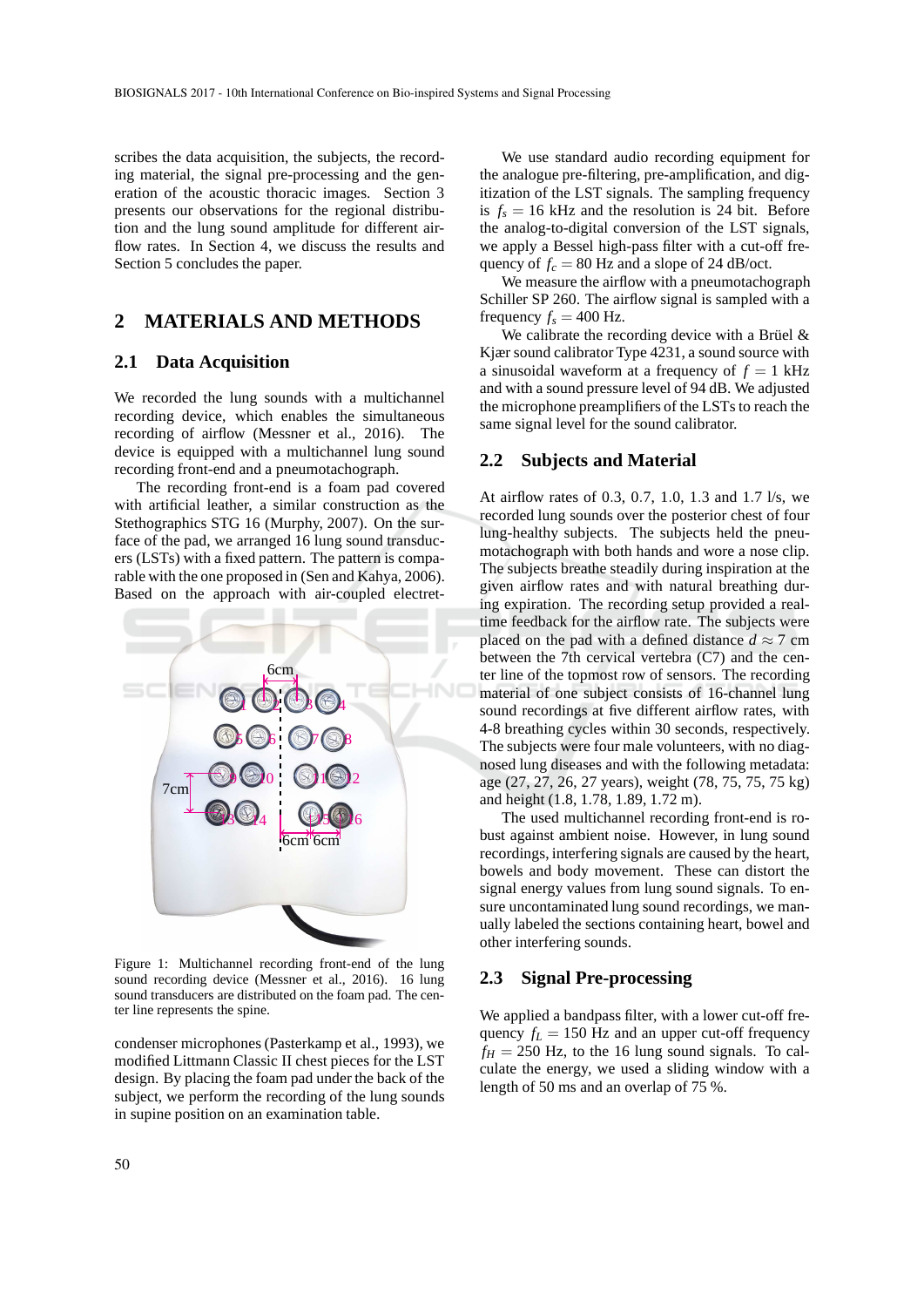### **2.4 Acoustic Thoracic Images**

To illustrate the regional distribution of the lung sound energy, we use acoustic thoracic images. We generate the images for the left and the right hemithorax independently. In particular, we use the energy signal of the left-sided (Sensors 3, 4, 7, 8, 11, 12, 15 and 16) and right-sided sensors (Sensors 1, 2, 5, 6, 9, 10, 13 and 14), respectively. To generate an acoustic thoracic image at a certain airflow rate, we used the appropriate segments of the recording. We average the energy values of all the uncontaminated segments, i.e. labeled as free of interfering sounds (cf. Section 2.2), where the subjects reached the proper airflow rate. For the interpolation between the energy values, obtained from the eight sensor signals, we use the biharmonic spline interpolation. The resulting acoustic thoracic images are grayscale images (see Figure 4). The white color indicates the minimum value and the black color the maximum value.

## **3 RESULTS**

### **3.1 Amplitude**

Figure 2 shows the square root of the sound energy as a function of airflow rate for all of the four subjects independently. We performed linear regression for the values from each subject independently (The results are not shown in Figure 2).

For Subject 1, the coefficient of determination is  $R^2 = 0.98$ , for Subject 2 it is  $R^2 = 0.96$ , for Subject 3 it is  $R^2 = 0.99$  and for Subject 4 it is  $R^2 = 0.99$ . Figure 3 shows the spectral characteristics (i.e. power spectral density (PSD)) of the lung sounds at different airflow rates, generated from the lung sound recording of the sensor at position 6 (see Figure 1) from Subject 1.



Figure 2: Square root of the sound energy  $\sqrt{E}$  as a function of airflow rate for all four subjects.



Figure 3: Spectral characteristics of the lung sounds at different airflow rates, generated from the lung sound recording of the sensor at position 6 (see Figure 1) from Subject 1.

#### **3.2 Regional Distribution**

Figure 4 shows the acoustic thoracic images of four lung-healthy subjects, evaluated at five different airflow rates. The grayscale images are normalized for the respective airflow rate. For an airflow rate of 0.3 l/s, we observe that most of the energy is in the middle right area. Already for an airflow rate of 0.7 l/s, the lung sound energy is higher towards the base of the lungs. Above an airflow rate of 0.7 l/s, the regional distribution remains almost constant.

Table 1 shows the mean and standard deviation of the percentage of the summed up energy from the sensors over the left, right, upper (sensor 1 to 8) and lower hemithorax (sensor 9 to 16). The signal energy over the left lung is distinctly higher than over the right lung. This is further reflected in the acoustic thoracic images, especially above an airflow rate of 0.3 l/s. The values in Table 1 show that with increasing airflow rate the percentage for the left lung increases. Regarding the ratio of the upper to lower hemithorax, for an airflow value of 0.3 l/s the energy in the upper lungs is higher. With increasing airflow, the percentage for the lower lung increases, but for 1.7 l/s it decreases again.

Table 1: Mean and standard deviation of the percentage of the summed up energy from the sensors over the left, right, upper and lower hemithorax for different airflow values.

|       | $0.3 \text{ Vs}$ | 0.71/s   | 1.01/s   | $1.3 \text{ } \frac{\text{1}}{\text{s}}$ | 1.71/s   |
|-------|------------------|----------|----------|------------------------------------------|----------|
| Left  | $53 + 8$         | $62+9$   | $59 + 3$ | $62 + 3$                                 | $65 + 7$ |
| Right | $47 + 8$         | $38+9$   | 41±3     | $38+3$                                   | $35 + 7$ |
| Upper | $56 + 13$        | $43 + 5$ | $34 + 3$ | $33 + 4$                                 | $40 + 1$ |
| Lower | $44 + 13$        | $57 + 5$ | $66+3$   | $67 + 4$                                 | $60+1$   |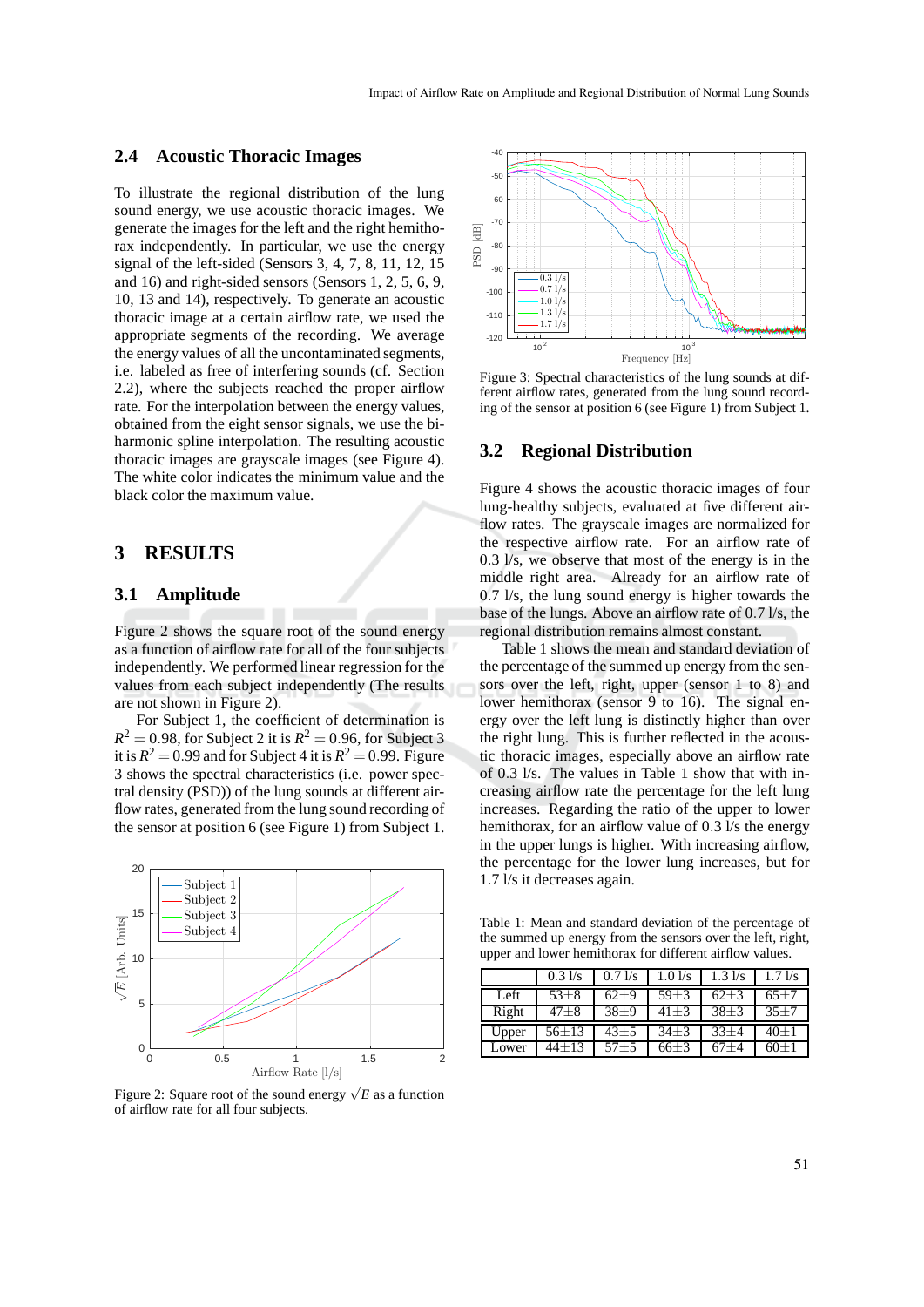

Figure 4: Acoustic thoracic images from four lung-healthy subjects, evaluated at five different airflow rates. The orientation is indicated by the capital letters  $R$  (right hemithorax) and  $L$  (left hemithorax).

# **4 DISCUSSION**

To compare our findings with those in (Yosef et al., 2009), we used a similar bandpass filter, with a lower cut-off frequency  $f_L = 150$  Hz and an upper cut-off frequency  $f_H = 250$  Hz (see Section 2.3). Although we lose important information from the signal in the higher frequency range, due to the dominance of the signal energy in the low frequency range, a higher upper cut-off frequency  $f_H$  would not have a huge impact on the acoustic thoracic images. According to Figure 3 a bandpass filter with an upper cut-off frequency of  $f_H \approx 600$  Hz could be considered.

Our findings regarding amplitude and regional distribution of lung sounds correspond most closely with those in (Yosef et al., 2009), although we recorded the lung sounds in supine position. The authors in (Fiz et al., 2008) already observed that, compared with sitting, the supine position does not cause a substantial change in lung sound intensity. The authors in (Torres-Jimenez et al., 2008b) also observed a constant regional distribution for RATHIs at airflow rates of 1.0, 1.5 and 2.0 l/s. The authors in (Yosef et al., 2009) showed the same for Vibration Response Images at airflow rates of 1.0, 1.3 and 1.7 l/s. Regarding the relationship between airflow rate and the square root of lung sound energy (see Section 3.1), the authors in (Yosef et al., 2009) achieved for linear regression a coefficient of determination of  $R^2 = 0.95$ .

A limitation of our experiment is the small number

of subjects  $n = 4$  and the lack of female subjects.

# **5 CONCLUSIONS**

In this paper, we investigate the impact of airflow rate on amplitude and regional distribution of normal lung sounds. Therefore, we record lung sounds with a multichannel recording device at different airflow rates. We illustrate the regional distribution with acoustic thoracic images.

We observe a linear dependence between airflow rate and lung sound amplitude. In our recordings, the signal energy from lung sounds over the left lung is distinctly higher than from those over the right lung. Above an airflow rate of 0.7 l/s, we observe a constant regional distribution for the lung sound energy. Although we recorded lung sounds on the posterior chest in supine position instead of sitting, our findings match most closely with those in (Yosef et al., 2009).

The observed relationship can be used for the extraction of the airflow from lung sounds. Furthermore, the findings are helpful for future work, regarding the standardized recording of lung sounds and subsequent classification by means of machine learning techniques.